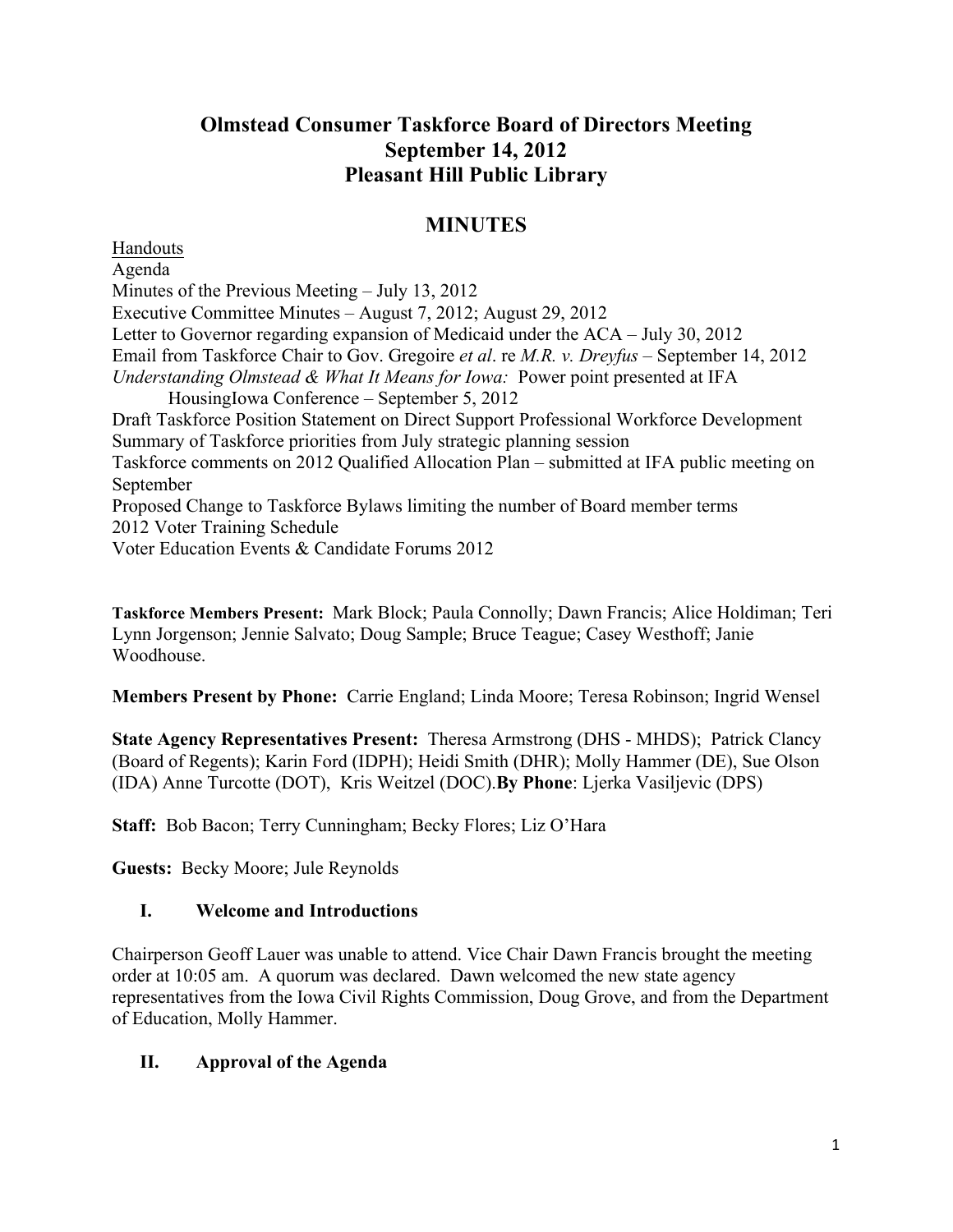Janie Woodhouse moved that the agenda be approved. Doug Sample supported the motion. Motion carried.

### **III. Approval of the Minutes of the Previous Meeting – July 13, 2012**

Carrie England moved to approve the minutes of the previous meeting on July 13, 2012. Janie Woodhouse supported the motion. Motion carried.

## **IV. Executive Committee Report**

# **A. Committee Correspondence**

**Action Items: Request for Taskforce endorsement of**

- **(1) Letter to Governor Branstad (7/26/12) requesting support for expansion of Medicaid under the Affordable Care Act.** Dawn stated that while the Governor's position is a great concern to advocates and many legislators, Taskforce advocacy will be limited to sending the letter, in the hopes that after the November Election the Governor may reconsider his opposition. Carrie England moved to endorse the letter to Governor Branstad dated 7/26/12. Alice Holdiman supported the motion. Motion carried.
- **(2) Draft Position Statement on Direct Support Professional Workforce Development.** Dawn stated that the position statement was developed when the possibility arose for a meeting with Senator Hatch, who is spearheading the legislative effort to create a credentialing system for direct support workers. The meeting has not yet taken place, but the Executive Committee saw a need for an advocacy tool on this issue. Alice moved to approve the position statement on direct support professional workforce development. Janie supported the motion. Motion carried.

Dawn noted that the Direct Care Worker Advisory Council is holding public meetings throughout the state to obtain stakeholder input on the credentialing initiative, and encouraged Taskforce members to attend and use the position statement if they are able. Geoff Lauer plans to attend the meeting in Cedar Rapids on 9/19, and a number of other advocates are expected to be present. The Council has invited legislators to its meeting on 9/20 in Urbandale. Dawn and Casey plan to represent the Taskforce at that meeting.

Liz O'Hara was asked to provide Taskforce members with the name and address of a Council representative to whom comments can be sent, and to send out a finalized copy of the position statement.

(3) **Remarks on IFA's Draft 2013 Qualified Allocation Plan.** Liz briefly summarized Terri Rosonke's efforts to align this year's Qualified Allocation Plan for Low Income Housing Tax Credits (LIHTCs) with *Olmstead* principles. Incentive points in the Iowa Finance Authority's ranking system for applications for the highly sought after LIHTCs would be awarded to projects that included various percentages of accessible or visitable units, had set-aside units for people with disabilities receiving units (consistent with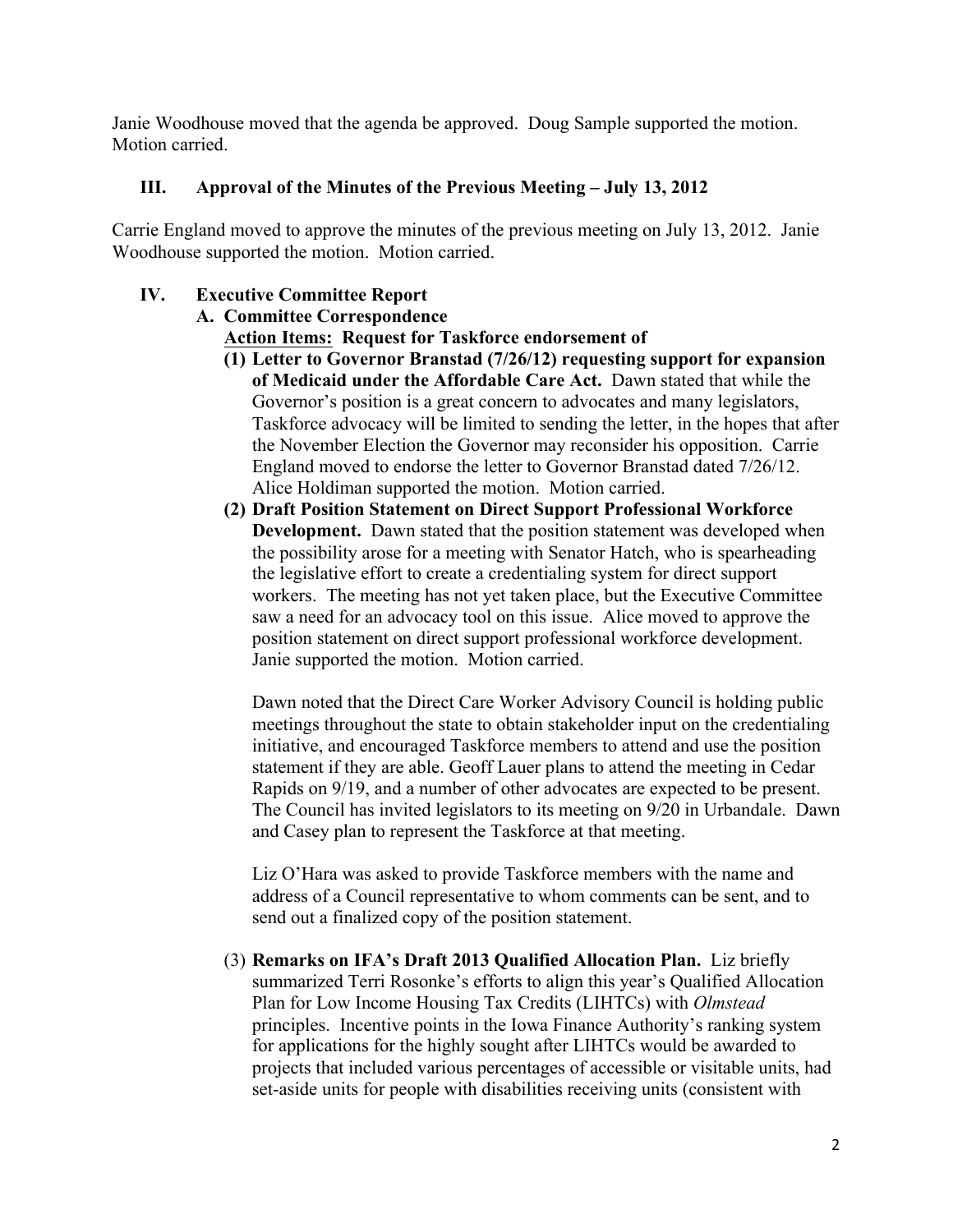proposed CMS and HUD rules on integrated settings), and other components that support *Olmstead* compliance. IFA held a public meeting to obtain input on the draft Qualified Allocation Plan on September  $11<sup>th</sup>$ , and Dawn presented the position statement. The statement supports the new Olmstead-related incentives but also suggests that IFA look at the proximity of proposed projects to fixed route public transit since this is such a big disability issue.

Liz noted that one element in the scoring system was attendance by project management staff at either Mental Health First Aid or at an OCTF-approved disability awareness training. She said that while MHFA is available currently, there is no disability awareness training tailored to people who run housing projects, and that the Taskforce will have to make sure one is available by the spring of 2013. Mark Block expressed support for this kind of training. Ljerka Vasiljevic noted that she has prepared information on universal design that is easily understood. She will send the material to Liz for distribution to the Taskforce.

Mark Block moved to endorse the position statement on the Qualified Allocation Plan. Alice Holdiman supported the motion. Motion carried.

**(4) Correspondence from OCTF Chair to Washington State Governor's Office and other officials on** *M.R. v. Dreyfus***.** Governor Gregoire's cuts to home and community based services due to state budget difficulties were challenged in court as a violation of *Olmstead*. The Appeals Court has ruled in favor of the plaintiffs, but apparently the Governor may appeal to the Supreme Court. This has resulted in advocacy alerts at the national level, and Taskforce Chair Geoff Lauer responded with an email to the Governor and other officials. Doug Sample moved to endorse the email communication to Governor Gregoire. Casey Westhoff supported the motion. Motion carried.

Jule Reynolds noted that Senator Harkin has become personally involved in this case, and has had on-going conversations with the Governor.

**B. Report on IFA HousingIowa panel presentation (9/5) on the importance of housing in** *Olmstead* **implementation.** Dawn reported that she represented the Taskforce on a panel at the Iowa Finance Authority's 2012 HousingIowa Conference on 9/5. The panel was intended to raise awareness and understanding among developers, property managers, realtors and housing advocates of the importance of affordable and accessible housing in promoting Olmstead compliance. Dawn's presentation focused on the Olmstead decision, its broad impact on state service systems, and the importance of inter-agency partnerships. Theresa Armstrong (MHDS – Bureau Chief, Community Services and Planning) picked up this theme and spoke about the DHS Olmstead Plan. Brooke Lovelace talked about housing issues in the Money Follows the Person Program and Deb Johson (IME – Bureau Chief, Long Term Care) talked about the proposed CMS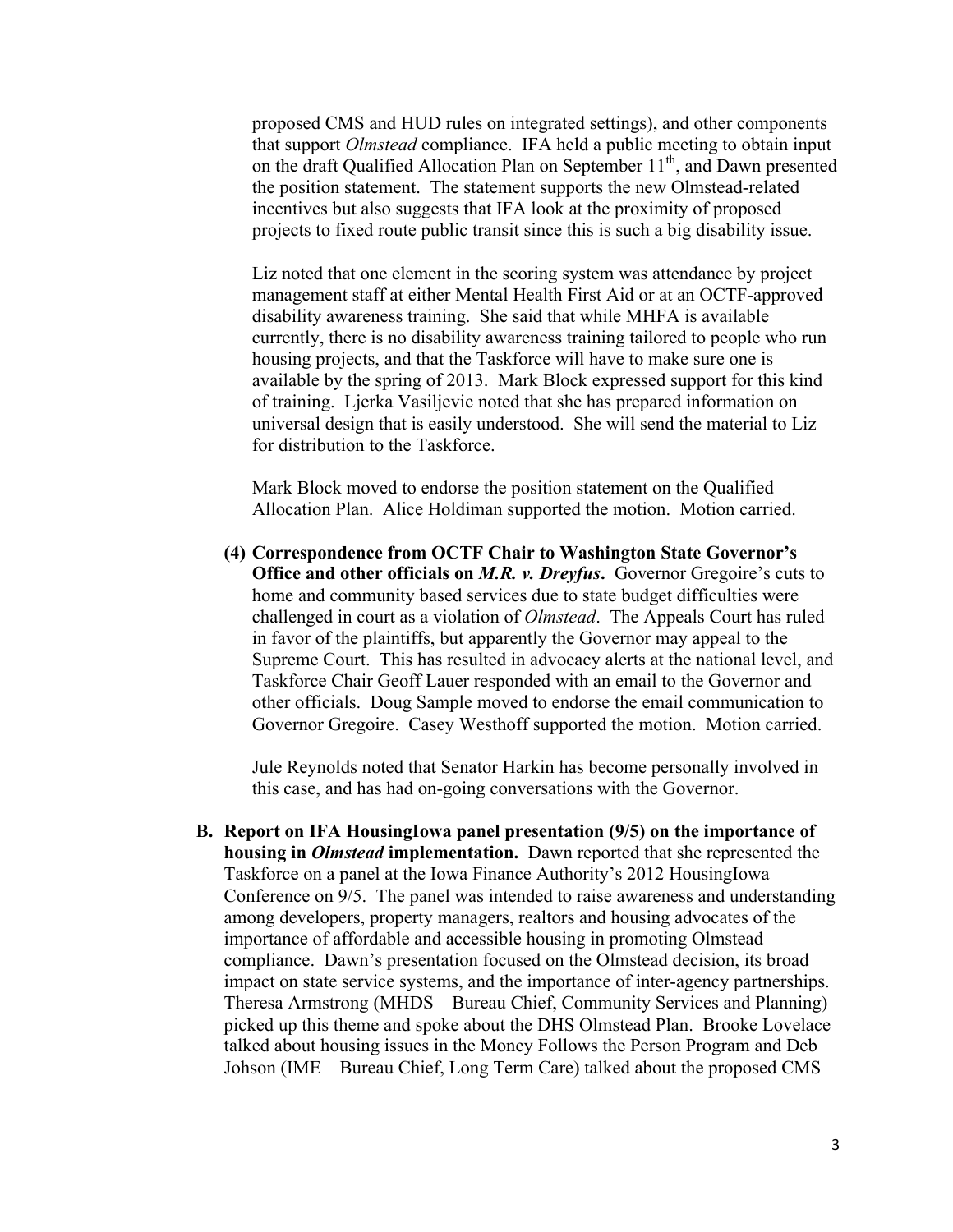rule defining integrated settings and its potential impact on housing developments in Iowa.

#### **C. Other:**

- **(1) Iowa representation at Region VII Olmstead meetings.** The Executive Committee recommends that the Taskforce send a representative to the Region VII interstate meetings on progress in Olmstead implementation. Geoff Lauer is willing to attend the next meeting in Kansas City in late October or early November, but would like other Executive Committee members to attend future meetings. Geoff is requesting approval to reimburse his expenses for gas, one night's motel stay and meals. Janie Woodhouse moved to approve reimbursement for travel expenses to attend the next Region VII meeting. Doug Sample supported the motion. Alice commented that in the past DHS has helped consumers attend such meetings. She believes participation in these multi-state meetings is important. Motion carried. Doug asked that Taskforce members be notified if it is possible for people to participate via teleconference.
- (2) **Request for participation in Olmstead Real Choices website update.** Liz explained CDD has secured the assistance of web technicians in redesigning and updating the Olmstead Real Choices Iowa website. CDD staff discussed the central focus of the website with MHDS, in light of the state's website for the Olmstead Plan (and the MHDS Redesign website). It was agreed that the focus should be on the Taskforce and the history of Olmstead compliance efforts in Iowa, with links to the other websites. CDD would like input from a Taskforce working group; the time commitment would be to a few webinars to look at the current site, identify necessary content, and review alternative designs. Volunteers for the workgroup were Alice, Carrie England, Dawn, Jennie Salvato, and Doug. Becky Flores will also participate in the review.

### **V. Legislative Study Committee: Opportunities to promote awareness of disability issues this Election Year**

There were two handouts on voter education events and candidate forums across the state. The DD Council is funding disability organizations to organize voter education events. They want the Taskforce to know that a small amount of funds are still available if anyone would like to put such an event together in their community before the Election. Dawn encouraged Taskforce members to attend candidate forums and raise awareness of disability issues. Bruce Teague stated that he would like to make providers aware of these events. Mark Block asked if Taskforce members should speak to the issues as representatives of the Taskforce. Dawn stated that OCTF position statements might be used. She also asked Liz to draw up a list of questions that Taskforce members might ask about key issues such as redesign. Mark stated that in November the Brain Injury Alliance and NAMI are also having "awareness walks." Alice commented on the importance of the Taskforce speaking to the issues facing people with invisible disabilities as well as aging Iowans, and of the need to get rid of factionalism in the pursuit of funding for services.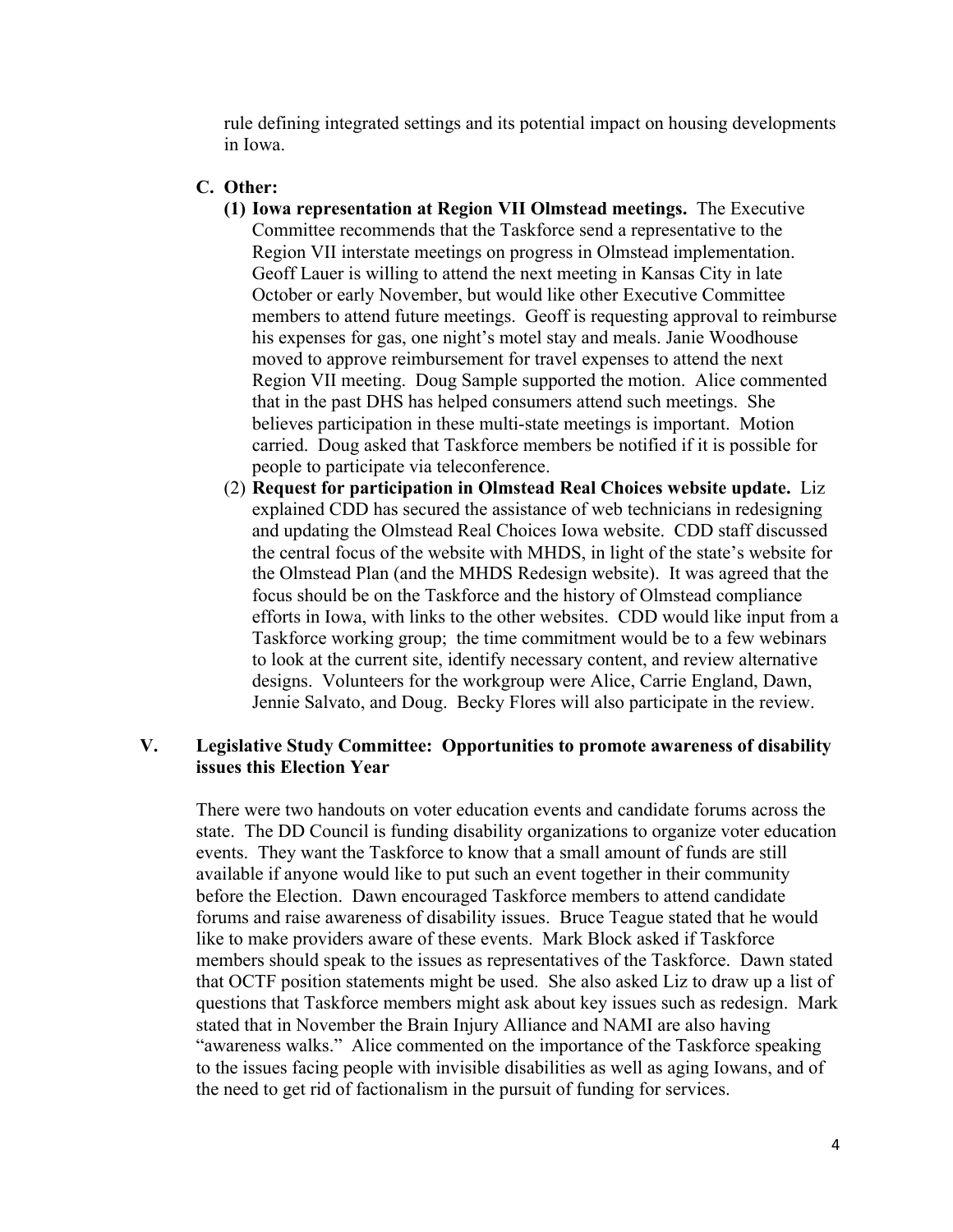Casey Westhoff said that the DD Council is developing the Iowa Disability Vote Coalition, which can be found at the ID Action website. The Coalition is intended to encourage participation by people with disabilities, and offers three questions that voters can ask of Congressional candidates.

Jule Reynolds told the Taskforce that Senator Harkin is willing to help the disability community in Iowa forward questions to be considered for use in the national presidential debates. Senator Harkin is also willing to help arrange group meetings or conference calls with the candidates or their campaigns. Jule will contact the Voter Coalition about crafting questions, and about getting the word out of the Senator's offer of assistance. Bob Bacon mentioned the National Disability Forum on 9/28 in Columbus Ohio. Fifty national disability organizations have organized a webinar for the presidential candidates to present their positions on disability issues. Liz was asked to send out the registration information. The candidates have not yet confirmed that they will attend, and may send proxies. Disability advocates are being encouraged to contact the two campaigns and urge attendance by the candidates themselves. Mark Block moved that the Executive Committee contact the campaigns to encourage such attendance at the National Disability Forum, and to submit a list of questions to be asked of the candidates. Janie Woodhouse supported the motion. Motion carried. Doug said that the questions should be framed to focus on the benefits of positively addressing the needs of people with disabilities.

#### **VI. Nominations Committee: Recruitment of new OCTF members**

Carrie England reported that there are two vacancies created because of the death of Ray Gerke and the resignation of Amelia Marchant. In addition, the terms of seven Taskforce members are expiring, and of those, three members (Ingrid Wensel, Doug Sample and Janie Woodhouse) are not eligible to reapply. Carrie asked that **all** Taskforce members (not just those whose terms are expiring) submit new applications so that contact information can be updated and so that it's clear what category the member represents under the bylaws. Geoff Lauer is updating the application, which will be available through an online survey. Carrie said the Taskforce needs good advocates who are committed to *Olmstead* principles. Liz will work with Carrie to set up a Nominations Committee teleconference and to send out information on the application process.

### **VII. Proposed Revision to Bylaws Regarding Member Term Limits**

Before the matter of the revision of term limit language was taken up, Dawn raised another issue about membership. Some turnover is a good thing for the Taskforce, but Dawn said that it would be a real loss if the terms of members from certain small organizations end, and there is no one else who could reasonably represent that organization. She cited the SILC, the DD Council and the Arc as examples, and asked if the Taskforce should consider changing the bylaws to ensure a permanent position for these organizations. Applications from them could be reviewed annually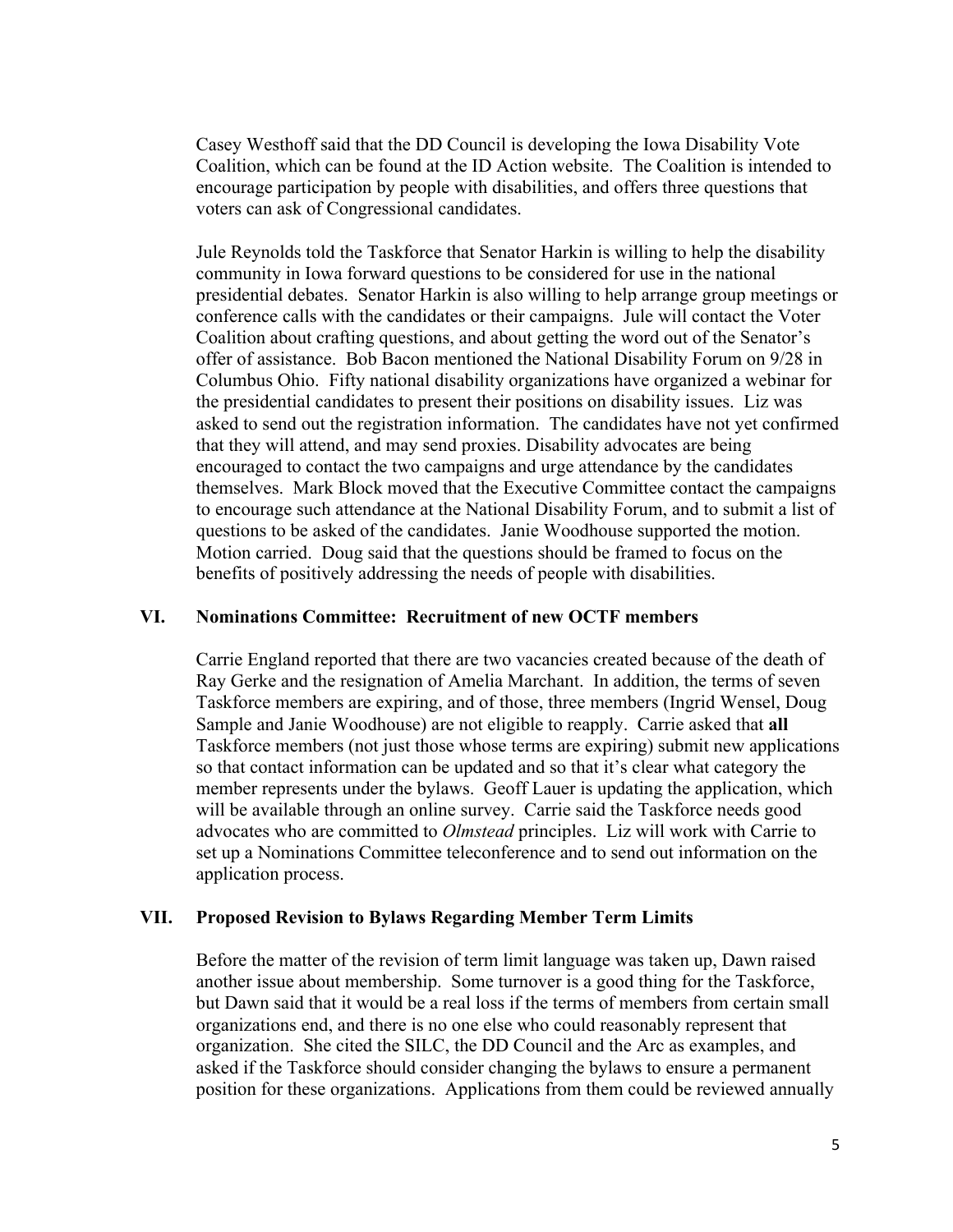to ensure the representation was still effective. Alice asked if those representatives would be voting members, or advisory like the state agency representatives. She pointed out that the three people from those organizations were chosen as individuals, not as representatives of their organizations. Carrie supported the importance of that fact, because of the possibility that staff or leadership changes might lessen the value of a particular organization's participation. Casey asked how a limit could be put on the number of organizations with this status, especially if they have a vote on the Taskforce. He cited NAMI as another strong partner but there are others. Mark Block mentioned Easter Seals, the Brain Injury Alliance, and the Spinal Cord Association. Carrie said that she is on the Taskforce as an advocate and not a staff member of a center for independent living, but the bylaws could call for a representative from Iowa's CILs.

Dawn said that in her view, whether disability organizations had a vote or not was less important than that they be partnering with the Taskforce. Representatives from all disability organizations could be invited to participate as non-voting members. Alice repeated the concern about the number of organizations to be invited, and also asked if there might be a divisive effect if a particular representative did not share the Olmstead philosophy. Doug said additional burdens on the Taskforce Chair might result. Alice suggested we needed weighted criteria for selection of prospective organizations, such as whether they were statewide or local. Jennie Salvato said that organizations should go through the same application process as individuals. Mark said that the idea could strengthen the Taskforce, lessening the need to do outreach to other organizations to get support on issues. Dawn said that although efforts have been made to bring other organizations in for presentations, she did not believe this was sufficient—that what is needed is to find ways to create a united voice. Bob Bacon agreed that a forum to air issues is important because they are often so complicated; he cited housing and direct care workforce issues as examples.

Carrie said that the issue would be discussed at the Nominations Committee. Mark Block moved that disability organizations be invited to apply to the Taskforce as nonvoting members. Alice moved to offer a friendly amendment that the issue be studied by the Ad Hoc Bylaws Workgroup and the Nominations Committee, and that recommendations be brought to the Taskforce. Mark agreed to the amendment. Doug offered a second friendly amendment that both disability and aging organizations be considered. Mark and Alice agreed. Janie Woodhouse supported the motion as amended. Bruce Teague asked if non-voting meant that they served ex officio and this was confirmed. Motion carried.

Second Reading of Proposed Amendment to the Bylaws to Limit the Terms of Taskforce Members – Dawn noted that Alexandra Bomhoff was ill and that Alice had temporarily stepped in as Chair of the Workgroup. Alice performed a second reading of the proposed amendment, and moved that it be accepted. Jennie Salvato supported the motion. Motion carried. The final reading will be at the November meeting. Dawn asked if there were additional volunteers to serve on the Workgroup. Jennie volunteered. Dawn suggested that at some point the Workgroup might want a joint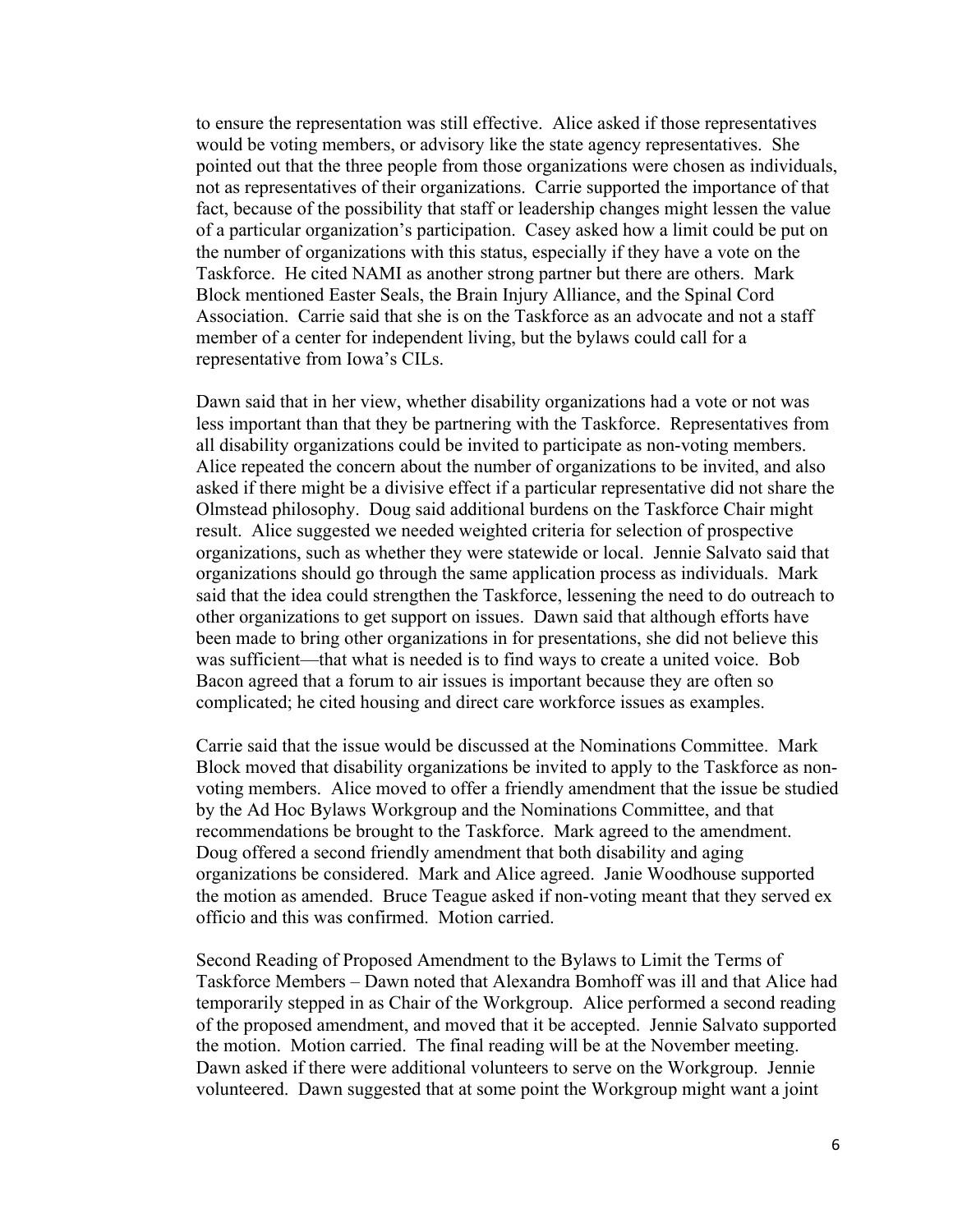teleconference with the Nominations Committee. She noted that the Workgroup also has to consider the proposed amendment that would delete all references to committees other than the Executive and Nominations Committee.

Doug asked whether travel expenses of Taskforce members would no longer be eligible for reimbursement upon expiration of their terms. Dawn affirmed this but said anyone is welcome to call in to Taskforce meetings.

#### **Agenda Item XI. State Agency Reports**

As MHDS representatives were not yet present, the Chair called for state agency reports.

Iowa Department on Aging – Susie Paulson introduced herself as a stand-in for Joe Sample, who is out of town. She reported that IDA was unsuccessful in securing a large grant for expansion of options counseling services in Iowa, though they received a smaller Part B grant that will be used as seed money for additional Aging and Disability Resource Centers. IDA is working with IME to make options counseling billable under Medicaid. Susie had accompanied a case manager on a home visit to a 75-year-old woman with advanced dementia, and was struck by how much more limited her service options seemed to be than Susie's own daughter's, who has Down syndrome. She also commented on how expensive nursing home care will be for this individual. Navigation services (options counseling) are very important in helping people stay at home.

Bob asked what the implications were for Iowa's Balancing Incentive Payments Program of not getting the larger grant, since Iowa committed itself to development of a network of No Wrong Doors/Single Entry Point/ADRCs. Susie said Joe will be looking at options when he returns. Paula Connolly commented on the difficulty of getting these kinds of services qualified for Medicaid reimbursement. Funding up to \$2,000 can be made available in Georgia for community integration assistance. Dawn said that Rosalyn Carter had spoken at Drake University about the Carter Center's work on mental illness in Georgia, and asked staff to research this.

Department of Education – Molly Hammer referred to her remarks at the last Taskforce meeting about the redesign of her department. It is now complete. A cross-division team is looking at IEPs with an eye to how they might be strengthened so that each year sees a year's worth of growth in the student. DoE will be hiring someone to help teachers work with data for more rigorous measurements. There is a Special Education Advisory Council working on goal-setting. A grant request has been made (\$700,000 a year for five years) to raise achievement among students with disabilities. Bob asked where in the department the responsibility for students with disabilities resides. Molly said responsibilities are being carried out in many offices in such areas as teacher quality, learning supports, school improvement, etc. She will send Liz a table of organization for distribution to the Taskforce.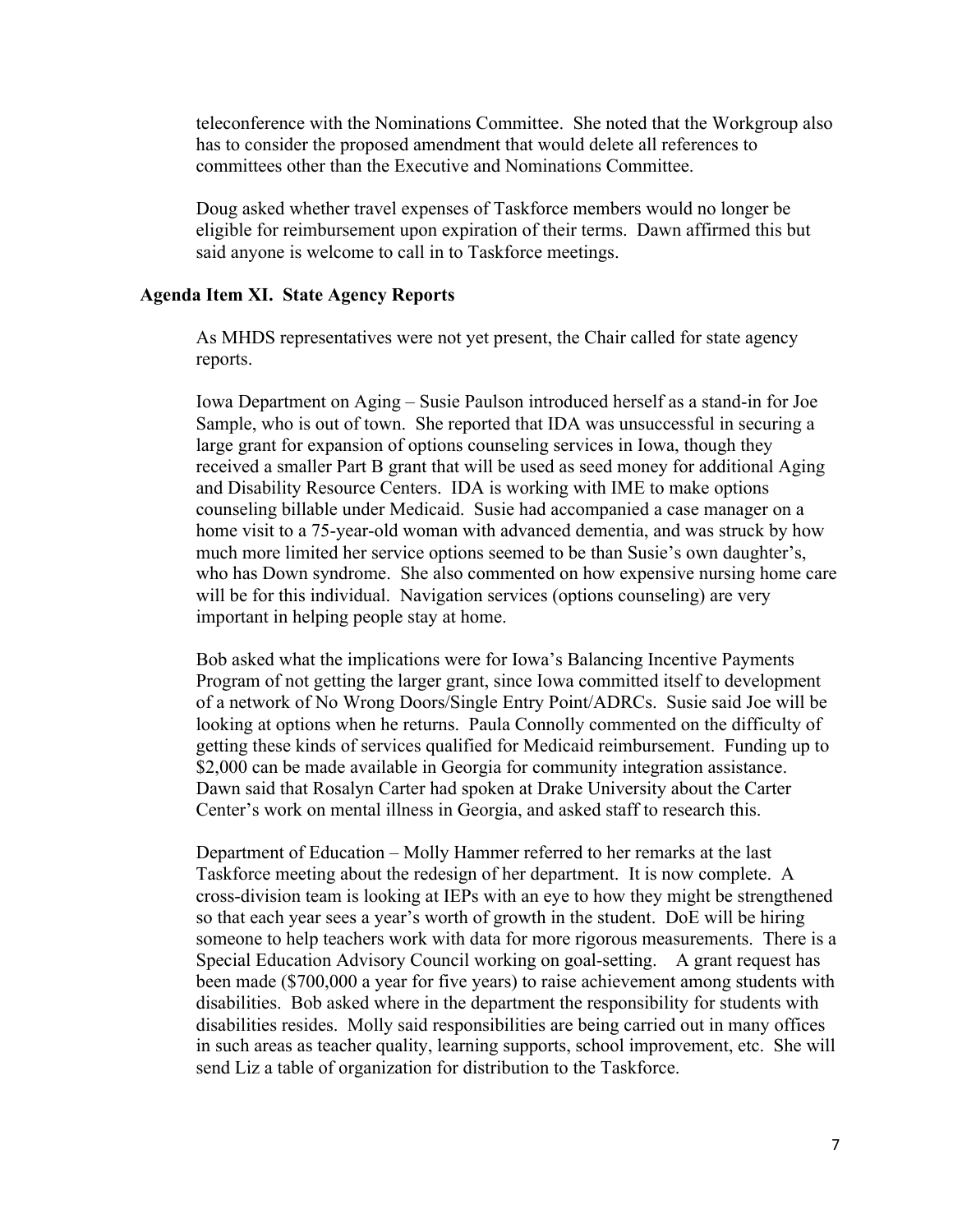Iowa Department of Public Health – Karin Ford reported that IDPH is using an online survey to learn if people with disabilities, their family members and providers are accessing public health services. IDPH wants input on how to improve their outreach and marketing to people with disabilities, and Karin would like the Taskforce to be engaged with the effort. Dawn suggested she send Liz more information for the Taskforce. Karin said that this would be a lengthy process. Paula said she was confused about what disability issues IDPH is concerned about in this effort. Karin offered Section 508 compliance as an example. In general, the department wants to know whether its programs are reaching people. For example, a public health event can be completely accessible and yet not marketed effectively to people with disabilities, or can fail to take into account that some people are incapable of standing in line for a long time. IDPH is trying to cast its net broadly to as much information as possible, which is why she wants the Taskforce involved. Karin is working with Disability Rights Iowa to develop a coordinated approach to their site visits to facilities, so that they can look at such things as disaster preparedness. Work is also underway to implement the new Disability and Health grant.

The meeting was recessed for lunch.

#### **VIII. MHDS/Redesign Update**

Theresa Armstrong reported that a lot of work is being done by the various workgroups. The Children's Disability Services Workgroup is trying to design a children's system of care that will reduce the effects of siloed systems (criminal justice, education, mental health, etc.). The vehicle for supporting the system of care will be the health home model. The Judicial Branch/DHS Workgroup is in its third year, trying to update and standardize the different committal processes for mental illness, substance abuse and intellectual disability. The Workgroup is looking at how other states handle such matters as the role of mental health advocates.

The Workforce Workgroup is to be supported by IDPH, which hopes to begin meetings by early October. They will post agendas and materials on the DHS redesign web site. The Outcomes and Performance Measures Workgroup is trying to answer the question of how we will know the system is working, by identifying outcomes for individuals and families, providers and the system as a whole (e.g., access, health and wellness, person-centeredness, etc.). Indicators will be obtained from such sources as individual and family surveys. Theresa recommended that the Taskforce pay close attention to the outcomes being developed in employment and housing, and to support them if they are consistent with Olmstead principles. Teresa Bomhoff commented that she thought the process was going well, and that it was good that both the regions and the system as a whole are subject to performance measures.

The Service System Data and Statistical Information Integration Workgroup works on technical issues related to data collection and developing reports such as the "data dashboard." It requires collaboration with IDPH, the Department on Aging, counties,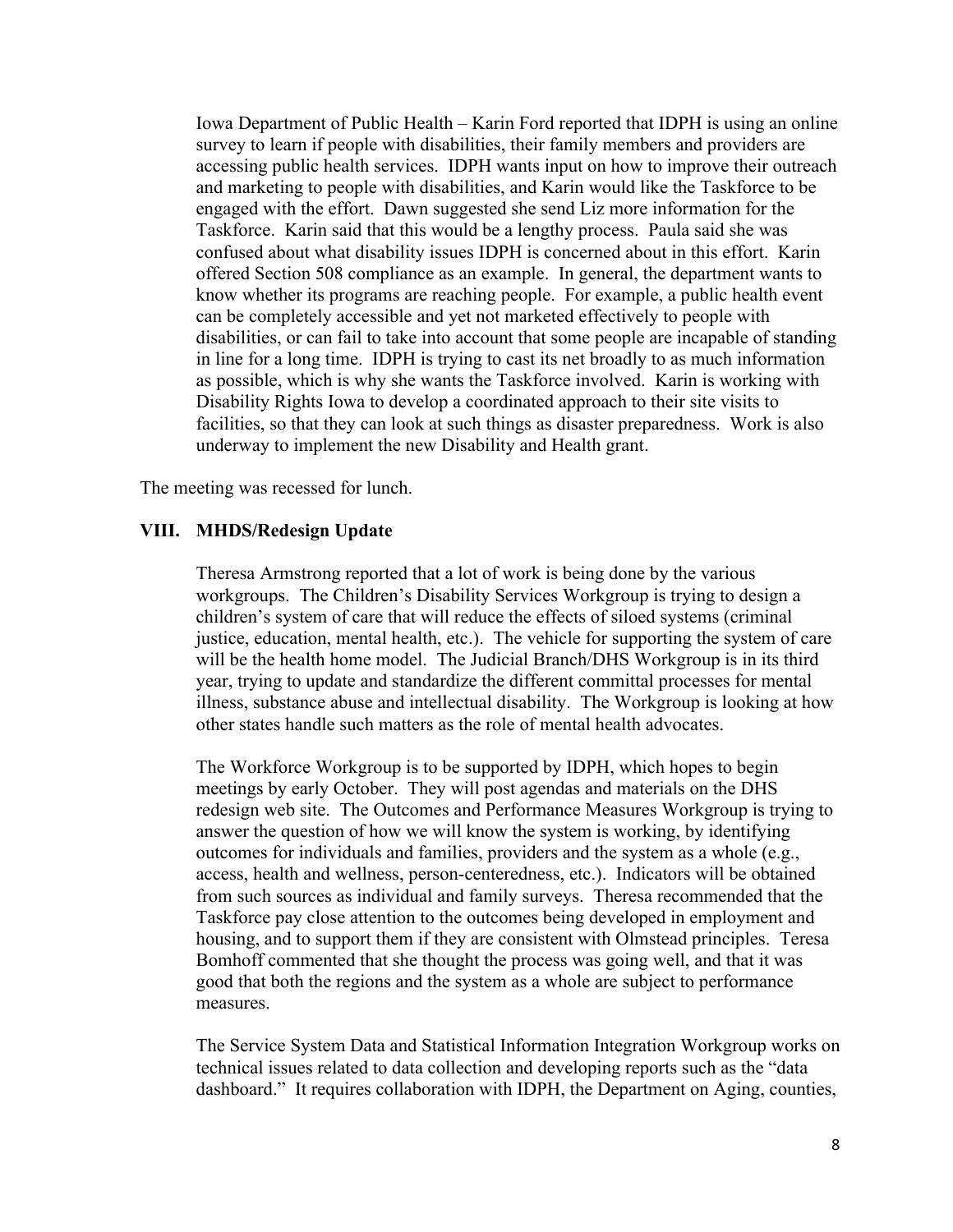etc., and will need to work closely with the Outcomes Workgroup. Confidentiality issue will need to be addressed.

The Transition Committee is working on transition issues in consultation with DHS and the MHDS Commission. The Legislature established a Transition Fund to assist counties with fiscal difficulties this fiscal year. Rules for the fund were just approved by the Administrative Rules Committee; they follow the legislation closely. DHS will collaborate with ISAC on training for counties on how to access funds to maintain current levels of core services called for in their management plans. Robyn Wilson and Julie Jetter have visited 85 to 90 counties at this point, to review their accounts. They believe that 60 of the 99 counties have sufficient funds to sustain service levels through FY 2013. Four counties have short term cash flow issues, pending receipt of the first property tax revenues. They are allowed to borrow county funds from other sources, if necessary. 29 counties have long term fiscal issues, for a variety of reasons. They are discussing the causes of the problem with the Transition Committee. Paula Connolly asked if the Legislature was shocked about the number of counties with serious issues. Theresa said the Legislature was aware that many counties were experiencing difficulty. Based on the identified need, DHS will make a recommendation to the Legislature by 12/1/12 on the amount of money to be appropriated to the Fund; \$20 million in CHIP funds have been reserved. Applications for Transition funds are also to provide estimates of funding needs for FY 2014-2015, developed using set procedures. These estimates will help determine if the new \$47.28/person levy is adequate to maintain the service system. Doug Sample raised a concern about the Low income property tax credit, but Theresa said this topic has not come up.

Teresa Bomhoff noted that a half dozen counties will be ineligible for these funds because they are not levying up to the maximum level allowed. These counties also tend to be the ones who do not wish to regionalize. Carroll County will be seeking a waiver. However, 96 counties are in talks about regionalization. One group of counties has sent in a letter of intent; another group is expected to make a public announcement next week. Proposed regions under discussion range from three to eighteen counties. The rules for seeking waivers are under development; waiver requests must be submitted by 5/1/13.

#### **IX. Review and Refinement of Updated Legislative and Policy Priorities/**

## **X. Discussion of Taskforce Committee Structure and Function, and Invitation to Join Committees**

Dawn briefly reviewed the one page summary of Taskforce priorities developed during the July planning session. Under the general heading of MHDS redesign the Taskforce includes expansion of Medicaid (which would support a redesigned system), expansion of current Medicaid services, especially the waiver, the need for monitoring redesign, and encouraging integration and coordination of services. Paula suggested that in the redesign process the situation will change quickly, and the Taskforce has to have a clear sense of what it would like the redesigned system to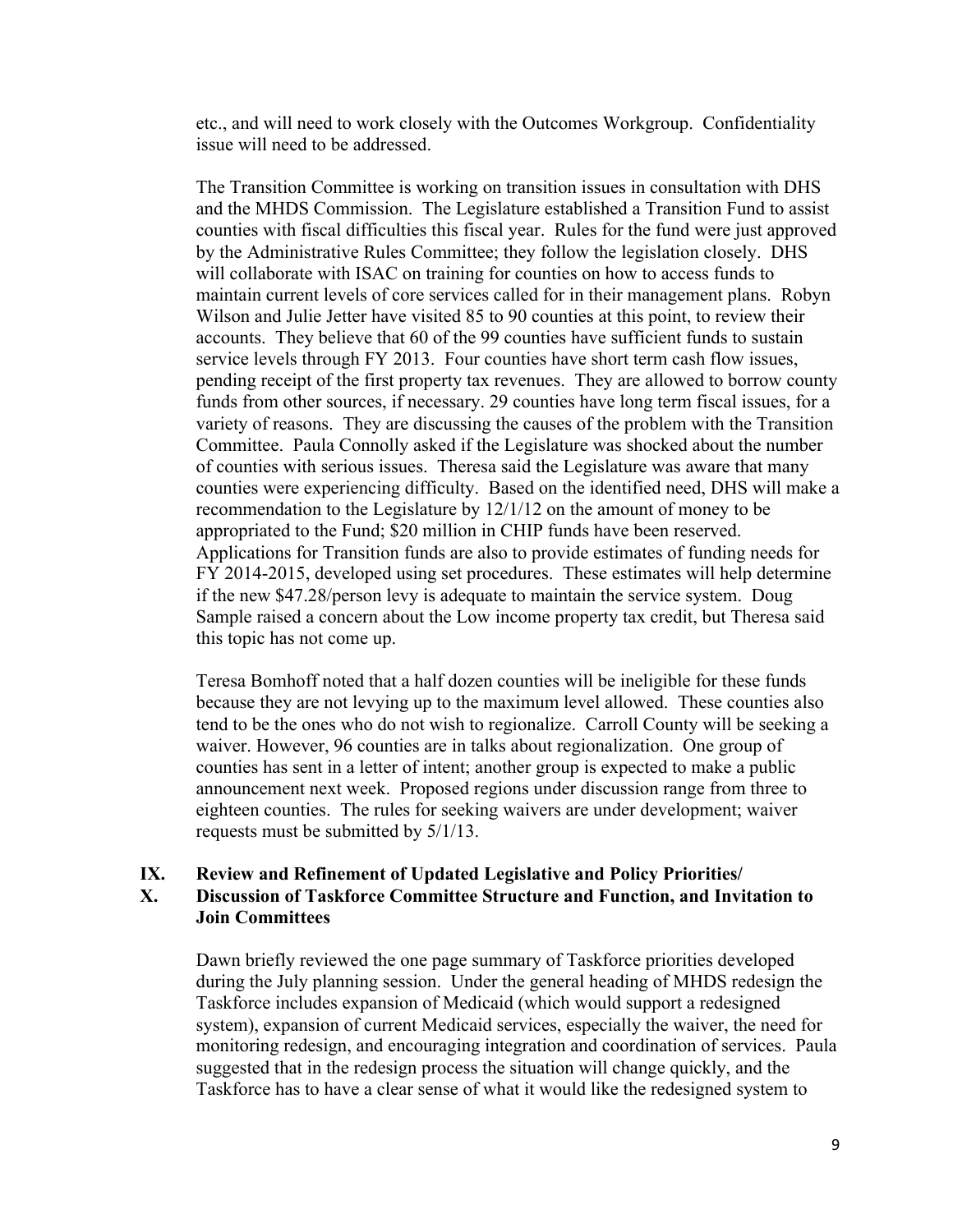look like. She wondered if the Taskforce should split the issues among workgroups. Dawn commented that the "disability" in MHDS redesign does not refer to all disability groups. Teresa Bomhoff agreed that all disability groups should benefit. She also said that while everyone's basic premise seems to be that present services would be a starting point from which the new system would be built, it appears that the system is eroding—services are being lost and people are being put on waiting lists. She also expressed concern that the wording of SF 2315 will create winners and losers: People earning over 150% of poverty level will have a lower priority than those making less than 150%, and people with DD/non-ID and BI will have a lower priority than people with ID and MI. If enough funds are not appropriated to cover all populations, there will be further reductions in service.

Bob pointed to the first three categories of priorities set in July (redesign, employment, housing), which are all important components of community integration, whereas the public information priority has to do with process. The Olmstead Real Choices website could become a primary tool to accomplish the public information priority. It could post information on the other priorities and suggest action steps for users.

Liz asked the Taskforce to consider establishing a housing workgroup. Dawn suggested the same for employment. Bob commented that there are already a great number of employment-related initiatives under way. Dawn said that the Taskforce needs to develop a position statement on employment. The Executive Committee can work with staff on this. It was agreed that the position paper on direct care workforce development is sufficient at present, but Paula felt that the Taskforce should try to put a human face on the issue, making the potential consequences of credentialing for individuals and families more clear. Bob agreed that stories make issues more concrete. Mark Block asked if the Taskforce should be working with the Iowa Caregivers Association on the issue. Bob said that ICA's position was very different. For ICA, credentialing should come first, before training. The ICA started primarily to address the needs of its CNA membership, who tend to work in healthcare environments. The Taskforce tends to focus on the world of home and community based services, where 35-40% of workers are part time and make less than CNAs.

The Taskforce has taken positions on certain housing issues but not others such as the HCBS Rent Subsidy program. Taskforce members volunteering to serve on a housing workgroup included: Bruce Teague, Teresa Robinson, and Becky Flores. The ad hoc group reviewing the Olmstead web site will serve as the public information workgroup for now. The Executive Committee will monitor employment issues and work with staff to develop a position paper, and the committee will also monitor the direct care workforce issues. The Legislative Study Committee will take responsibility for the redesign issue.

There was a brief discussion of possible actions under the transportation priority. Three people had voted for expansion of options for accessible and affordable transportation as a priority and one person voted to work on accessible gas pumps.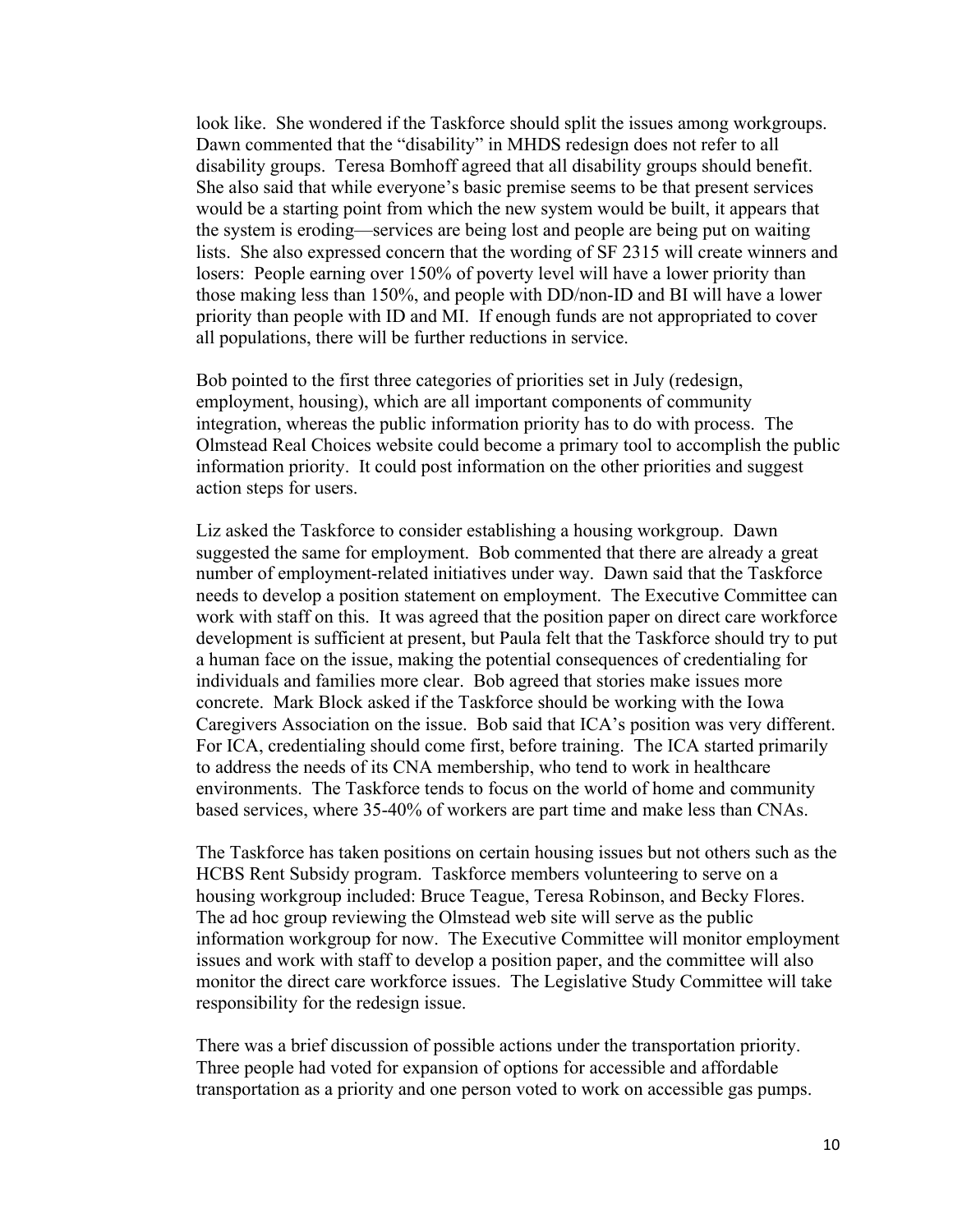Dawn said that she and Terry Cunningham will bring a report and recommendations on the gas pump issue to the Taskforce. Bob predicted that transportation will get increasing attention as a subdomain of employment and community living outcomes. He asked if the Taskforce could invite IDOT representatives to present their perspectives on transportation as a facilitator of community inclusion. Alice said that this has been done in the past; Terry Cunningham thought some of these same individuals should be brought back to a Taskforce meeting. Bruce thought that providers would be very interested in a discussion of transportation. Karin Ford said that IDPH is presenting to parks and recreation officials on establishing community access boards. Liz was directed to work with Bruce to set up a meeting with IDOT staff. This workgroup could also work on housing issues. Linda Moore and Ljerka Vasiljevic agreed to join the housing/transportation workgroup.

It was agreed that consideration should be given to putting the ad hoc workgroup chairs on the Executive Committee as non-voting members. Paula Connolly moved to establish ad hoc workgroups on housing/transportation and website update/public information issues, and to assign redesign, employment and direct care workforce issues as agreed by the Taskforce, and to encourage members to join the workgroups and committees. Teresa Robinson supported the motion. Mark Block proposed a friendly amendment to add that the Taskforce should reach out to other disability groups to participate in the work of committees and workgroups. Paula and Teresa agreed to the amendment. Motion carried. Mark Block abstained.

### **XI. State Agency Reports (continued)**

Department of Public Safety - Ljerka Vasiljevic stated that the DPS Building Code Commissioner has authority to enforce rules for accessible parking spaces. Further information is available on the DPS web site. She also announced that on September  $28<sup>th</sup>$  she will be presenting at the convention of the Iowa branch of the American Institute of Architects on changes in the ADA and federal housing laws.

Department of Human Rights – Heidi Smith stated that the DHR has been restructured, and that the Division of Community Advocacy and Services has had its capacity reduced by a third. Since John TenPas retired from the department, Mike Williams has taken on responsibility for state government leasing.

Department of Human Services - MHDS – Becky Flores stated that DHS is redesigning its web site, and MHDS has a temporary new look. The menu on the left side of the screen attempts to provide more information on new activities. The overhaul of the web site is expected to be complete next summer, and Becky hopes it will be more user-friendly. Becky also said that Rick Shults is trying to encourage MHDS staff to develop areas of expertise, so as to become the "go-to" people in that area. Becky will be working on housing, and Lin Nibbelink has been working on employment.